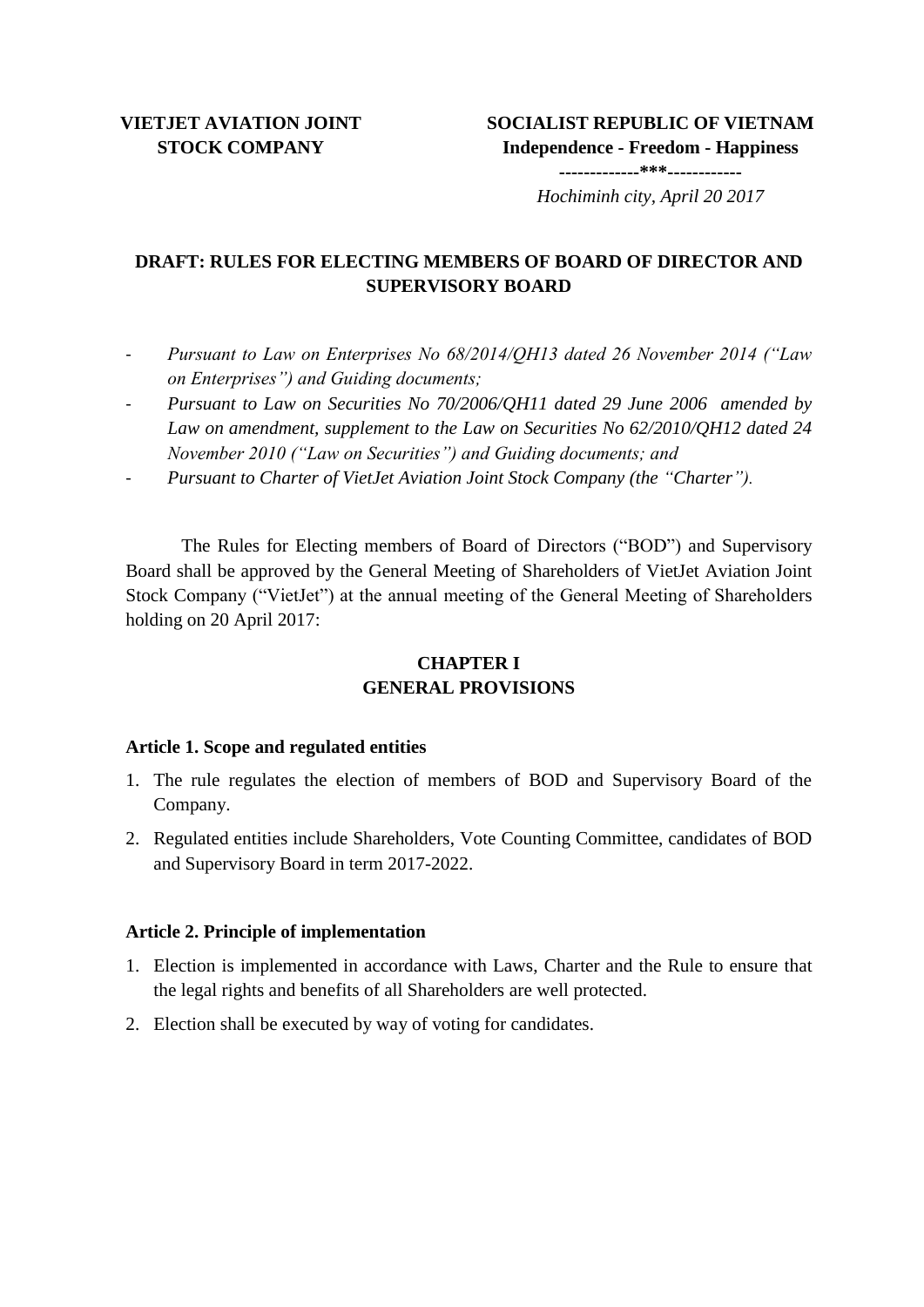## **CHAPTER II ELECTING MEMBERS OF BOD AND SUPERVISORY BOARD**

#### **Article 3. Quantity, term and conditions of Board of management's members**

- 1. BOD may consist between 5 (Five) to 11 (Eleven) members. The exact number for each term shall be decided by the General Meeting of Shareholders.
- 2. Board Member shall be served each term of 5 (Five) years and they can be re-elected by the General Meeting of Shareholders for next consecutive terms without term limit.
- 3. Each Board Member must satisfy all of the following conditions:
	- a) Has full civil capacity, not being banned from business administration as prescribed in Clause 2 Article 18 of Law on Enterprises;
	- b) Possess the necessary professional qualifications or skills to undertake the functions of a Board Member and capable of organizing and operating the Company and its business
	- c) Has good health and good moral; and
	- d) Such other conditions as may be prescribed in Charter and Laws from time to time;
- 4. Each independent member of Board must satisfy all of the following conditions:
	- a) Such conditions prescribed in Clause 3 of this Article;
	- b) Not appointed as a non-executive member of the Board of Directors and not related to the Director (General Director), Deputy Director (Deputy General Director), Chief accountant and other managers designated by Board of Directors;
	- c) Not a member of the Board of Directors, the Director (General Director), Deputy Director (Deputy General Director) of subsidiary companies, associate companies, or controlled by public companies;
	- d) Not a major shareholder or the representative of the major shareholder, or the relevant person of the major shareholder of the company;
	- e) Not working for organizations that provide legal consulting or audit services of the company within 2 (Two) years previously; and
	- f) Not a partner or the relevant person of the partner of whom the value of transaction with the company account for at least 30% of the total revenue, or the total value of goods and services purchased by the company within the previous 2 (Two) years.

#### **Article 4. Conditions to nominate member for BOD**

- 1. Shareholders or group of shareholders holding at least 10% of ordinary shares for at least 6 (six) consecutive months has the right to nominate candidates for the BOD as the rate below:
	- 10% (ten per cent) of the ordinary shares can nominate 1 (One) candidate;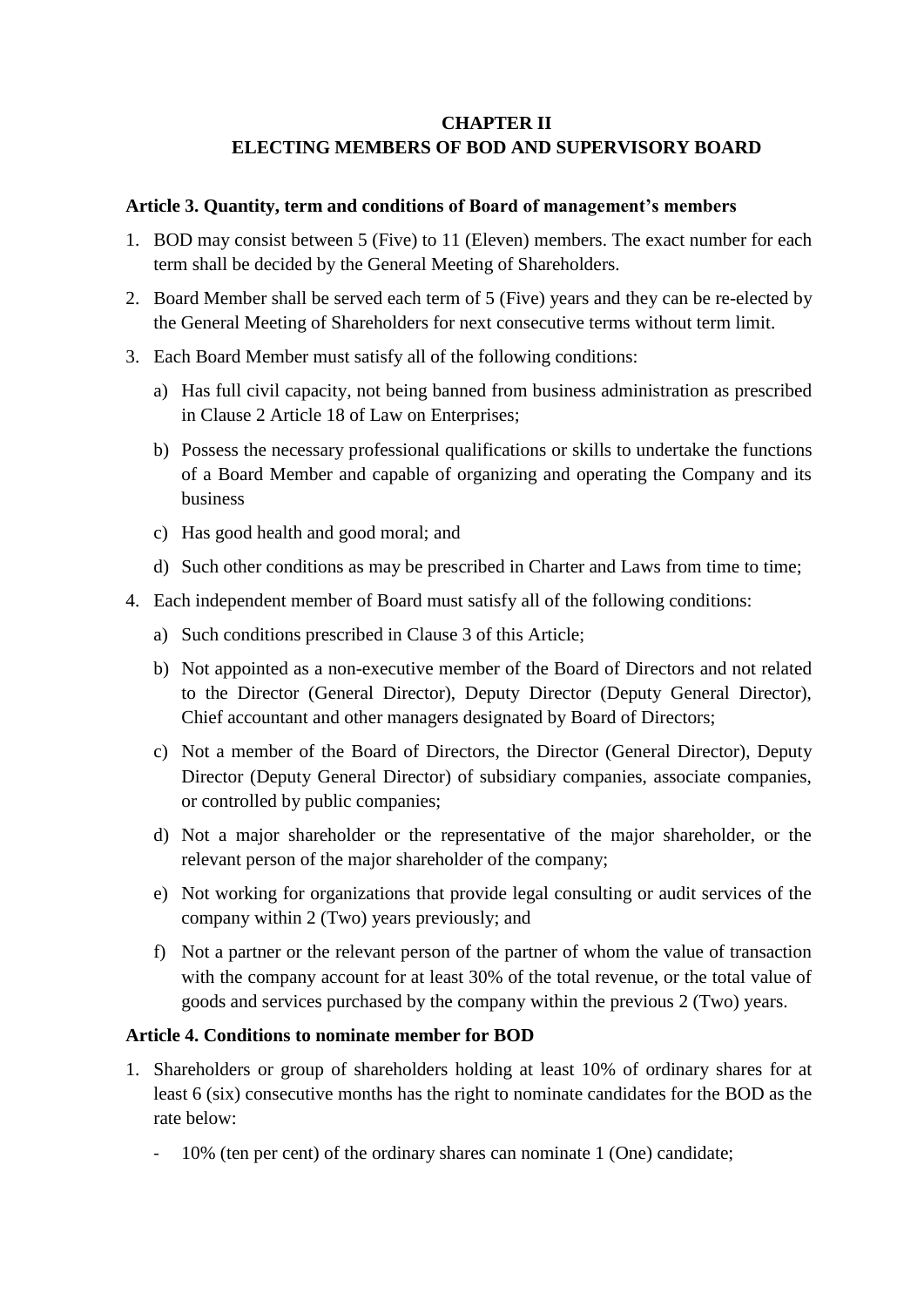- From above 10% (ten per cent) up to below 30% (thirty per cent) of the ordinary shares can nominate 2 (Two) candidates;
- From 30% (thirty per cent) up to below 40% (forty per cent) of the ordinary shares can nominate 3 (Three) candidates;
- From 40% (forty per cent) up to below 50% (fifty per cent) of the ordinary shares can nominate 4 (Four) candidates;
- From 50% (fifty per cent) up to below 60% (sixty per cent) of the ordinary shares can nominate 5 (Five) candidates;
- From 60% (sixty per cent) up to below 70% (seventy per cent) of the ordinary shares can nominate 6 (Six) candidates;
- From 70% (Seventy per cent) up to below 80% (eighty per cent) of the ordinary shares can nominate 7 (Seven) candidates;
- From 80% (eighty per cent) up to below 90% (ninety per cent) of the ordinary shares can nominate 8 (Eight) candidates.
- 2. In case Shareholders or group of Shareholders nominate candidates who do not meet the requirement of BODs' member after examination, such candidates shall not be listed in BODs' candidate list.
- 3. In case the number of candidates nominated is less than the maximum number of candidates that they may nominate according to the above regulation, other candidates shall be nominated by the BOD, the Supervisory Board, and other shareholders.
- 4. Shareholders with less than 10% (ten per cent) shareholding of ordinary share for at least 6 (six) consecutive months have the right to form a group to nominate candidates to BOD and shall notify the grouping to other Shareholders before the opening ceremony of the Meeting.

## **Article 5**. **Quantity, term and conditions of Supervisory Board's members**

- 1. The Supervisory Board shall consist of 3 (Three) members who are appointed, and dismissed by the General Meeting of Shareholders. Members of Supervisory Board must be accountant or auditor.
- 2. The Supervisory Board must have 2 (Two) members as standing member. At least half (1/2) of its member must reside in Vietnam.
- 3. Members of Supervisory Board select a person of them to be Head of Supervisory Board.
- 4. Each member of Supervisory Board must satisfy all of the following conditions:
	- a) Has full civil capacity and not being banned from business administration as prescribed in Clause 2 Article 18 of Law on Enterprises;
	- b) Has a university degree or higher degree and having at least three (3) years of experience in the main business activities of the Company;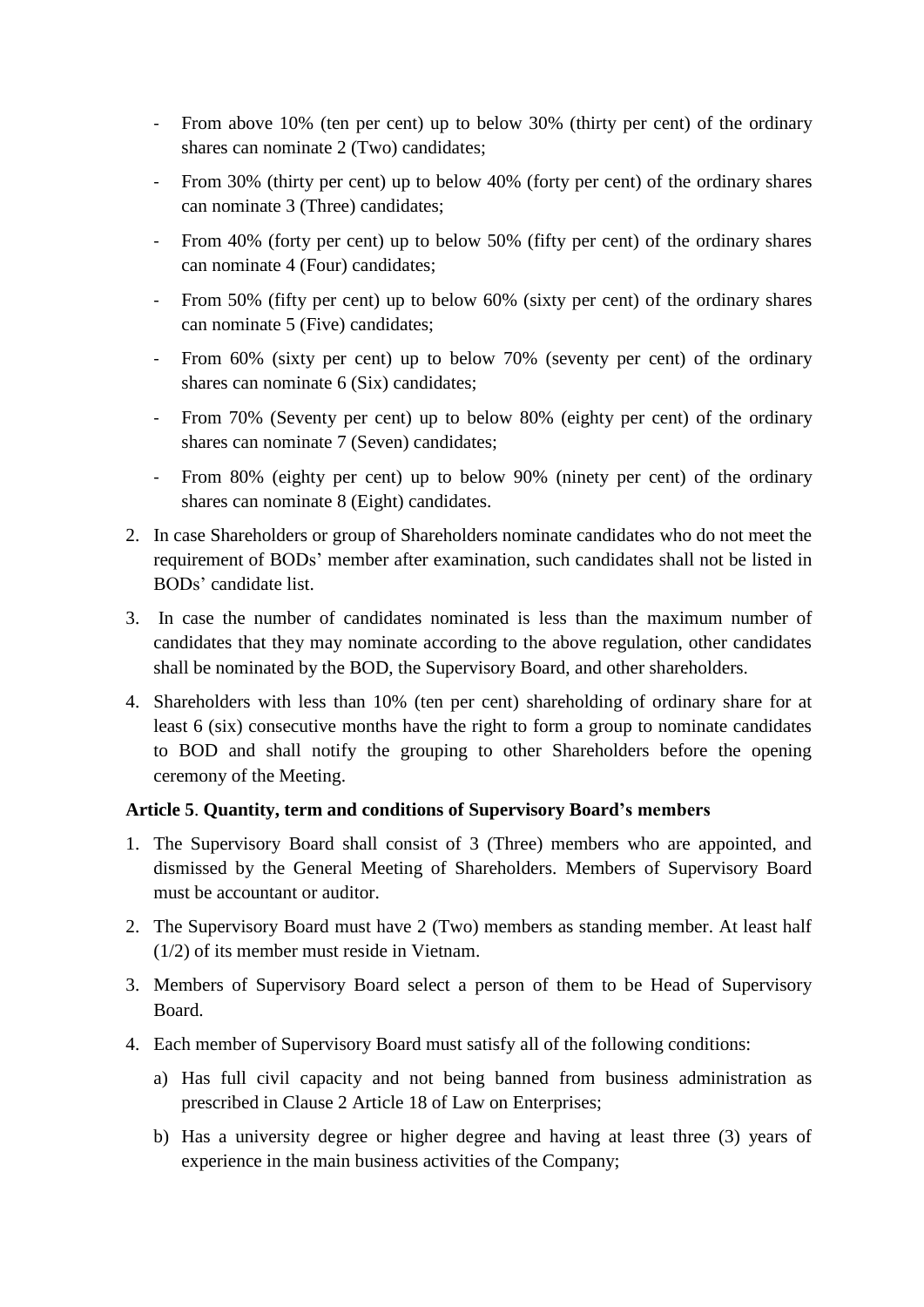- c) Must not be members of BOD, General Director, Deputy General Director, Chief Accountant, Financial and Accounting Department staff, other Managers and must not being members/employees of another independent audit company that audits the company's Financial statements or any other person who prohibited under the Law;
- d) Shall not be related persons of members of the BOD, General Director and other Managers of the Company;
- e) Shall make public all related benefit in accordance with regulation of Laws and Charter; and
- f) Must be an accountant or auditor.

#### **Article 6. Conditions to nominate member for Supervisory Board**

- 1. Shareholders or group of shareholders holding at least 10% of ordinary shares for at least 6 (Six) consecutive months has the right to nominate candidates for the Supervisory Board as the rate below:
	- 10% (ten per cent) of the ordinary shares can nominate 1 (One) candidate;
	- From over 10% (ten per cent) up to below 30% (thirty per cent) of the ordinary shares can nominate 2 (Two) candidates;
	- From 30% (thirty per cent) up to below 40% (forty per cent) of the ordinary shares can nominate 3 (Three) candidates;
	- From 40% (forty per cent) up to below 50% (fifty per cent) of the ordinary shares can nominate 4 (Four) candidates;
	- From 50% (fifty per cent) up to below 60% (sixty per cent) of the ordinary shares can nominate 5 (Five) candidates;
	- From 60% (sixty per cent) up to below 70% (seventy per cent) of the ordinary shares can nominate 6 (Six) candidates;
	- From 70% (Seventy per cent) to 80% (eighty per cent) of the ordinary shares can nominate 7 (Seven) candidates;
	- From 80% (eighty per cent) up to below 90% (ninety per cent) of the ordinary shares can nominate 8 (Eight) candidates.
- 2. In case Shareholders or group of Shareholders nominate candidates who do not meet the requirement of Supervisory Board's member after examination, such candidates shall not be listed in Supervisory Board's candidate list.
- 3. In case the number of candidates nominated is less than the maximum number of candidates that they may nominate according to the above regulation, other candidates shall be nominated by other shareholders.

# **Article 7. Profiles of nomination/standing for being a member of BOD and Supervisory Board**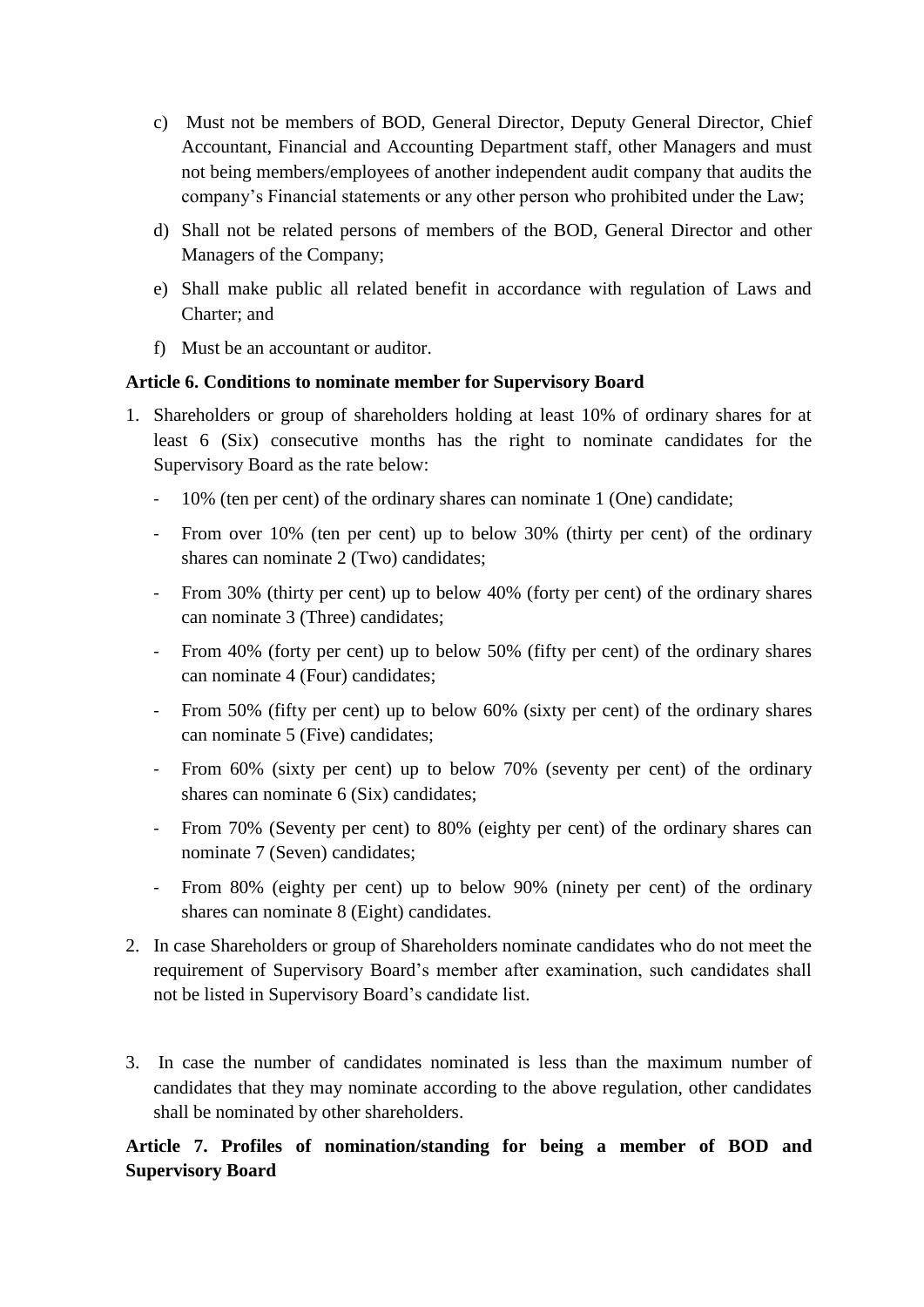- 1. Profiless of nomination/standing for member of BOD and Supervisory Board include:
	- a) Nomination Letter for member of BOD/Supervisory Board (attached in Appendix I).
	- b) Personal Details declared by nominated candidates
	- c) Permanent residence/Temporary residence Letter or similar documents.
	- d) Power of Attorney (in case Shareholders authorize other people to nominate)
	- e) Certified copy of Identity card/Passport and Certification of education level
	- f) Certified copy of shares holding by Shareholders/Group of Shareholders in the most recent 6 (six) consecutive months or similar documents certified by Securities Company where Shareholders' account registered or VSD.
- 2. Profiles of nomination/standing member of BOD and Supervisory Board shall be sent to Organizing Committee as the address below:

Organizing Committee of the General Meeting of Shareholders – VietJet Aviation Joint Stock Company

Address: 8th Floor, CT Plaza Building, 60A Truong Son, Ward 2, Tan Binh District, Hochiminh City, Vietnam

3. Only candidates who meet all requirements for being member of BOD and Supervisory Board shall be listed in the Candidate list.

# **CHAPTER III PRINCIPLES FOR ELECTION OF MEMBERS OF THE BOD AND THE SUPERVISORY BOARD**

#### **Article 8. Election Method**

- 1. Election for members of the BOD and the Supervisory Board is executed in accordance with the principle of cumulative voting, in which each shareholder has total votes that are equal to total quantity of shares that they owned multiplying with the number of members of the BOD and the Supervisory Board. Shareholders can gather total voting rights for one candidate or divide total votes to certain candidates.
- 2. Elected Members of the BOD or Supervisory Board shall be determined by the number of votes they receive in descending order, starting from the candidates that receive the most votes until the number of members is sufficient as regulated.

#### **Article 9. The Ballot**

1. Ballot:

When shareholders carry out procedures to attend the General Meeting of Shareholders, Shareholders shall register with the Organization Committee and receive 1 (One) ballot for the BOD and 1 (One) ballot for the Supervisory Board at the registration desk. The ballot showing the name of Shareholder, Shareholder code, number of shares and total number of shareholder's votes together with list of candidates for the BOD or the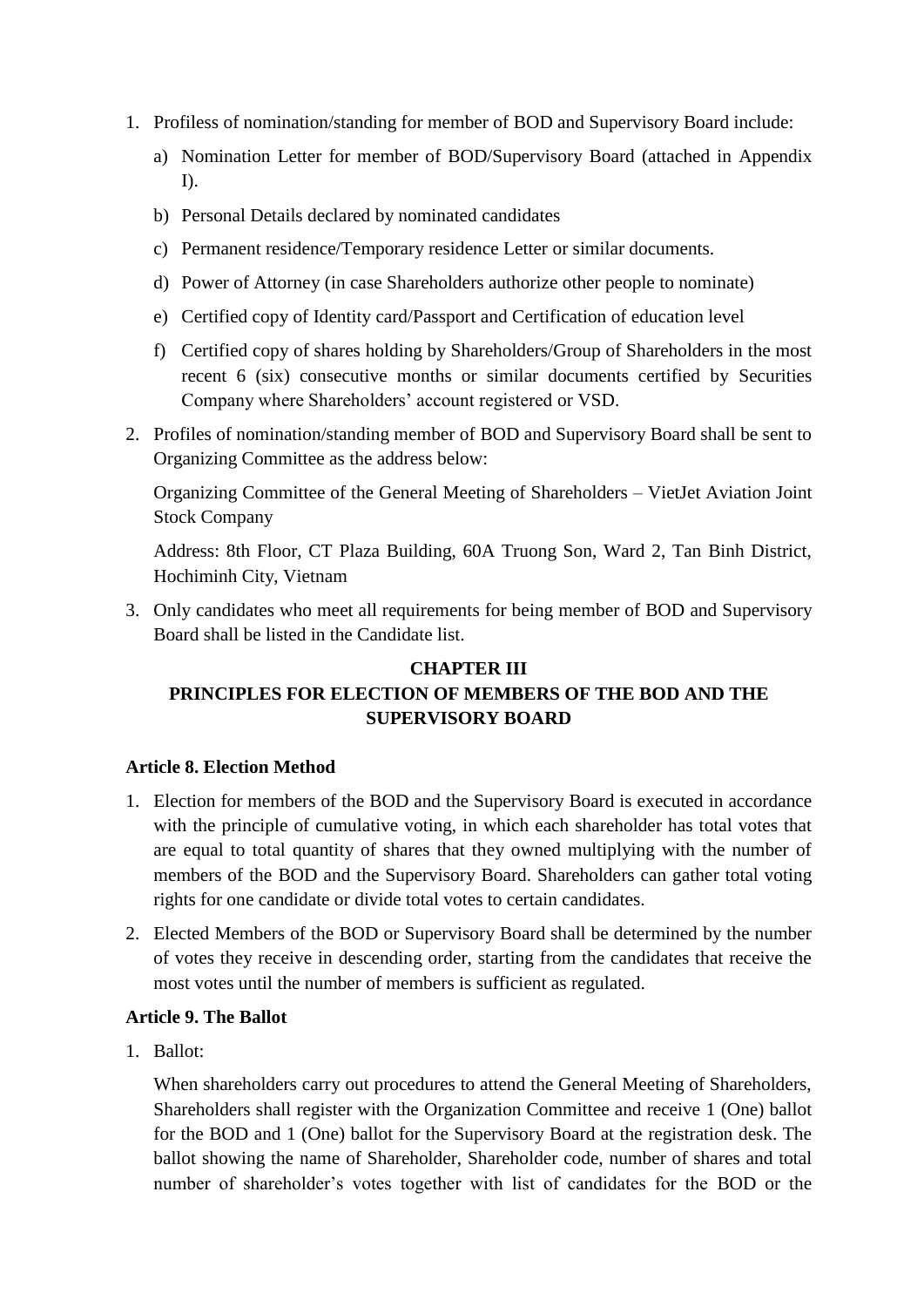Supervisory Board. The ballot is sealed by the Company. Code or barcode may be used to help the Vote Counting Committee make the vote counting quickly and accurately.

2. Filling in the ballot:

The ballot included candidate's name list and columns of voting factor. Voting factor shall be equivalent to the number of. Shareholders select voting factor for each candidates so that the total amount of selected factor is less than or equal to the total numbers of candidates. Number of votes for each candidate shall be counted as the selected voting factor multiplied by the number of shares of Shareholders.

In case of making mistake in filling the ballot, a shareholder must not erase it but request the Organization Committee to exchange for another ballot before putting his/her ballot into the ballot box.

- 3. Invalid ballot:
	- a) The ballot is not issued by the Company, does not bear the Company seal;
	- b) The ballot is crossed out, erased, amend, addition of another person who is not in the list of candidates approved by the General Meeting of Shareholders prior to the vote;
	- c) The ballot has other markings and symbols;
	- d) The ballot is torn;
	- e) The ballot is used to elect more candidates than the prescribed number of candidates;
	- f) The ballot which has the total number of votes for candidates exceeds the total number of votes of owned by or authorized by the shareholder; and
	- **g)** The ballot does not have signature of shareholders or proxy of shareholders.

#### **Article 10. Vote Counting Committee, Voting and Counting Principles**

- 1. Vote Counting Committee:
	- a) The Vote Counting Committee consists of at least 03 (three) members (01 head and 02 members) elected by the General Meeting of Shareholders base on the nomination of the Chairman. Members of the Vote Counting Committee are not candidates for the BOD and the Supervisory Board. The Vote Counting Board can employ non-shareholder technical staffs to assist in the vote counting.
	- b) The Vote Counting Committee is responsible for guiding of filling the ballots; checking seal of the ballot box; counting votes; making vote counting minutes; announcing the result of the election to the General Meeting of Shareholders.
- 2. Voting principle:
	- a) Prior to the voting time, the Vote Counting Committee shall check the ballot in witness of the Shareholders.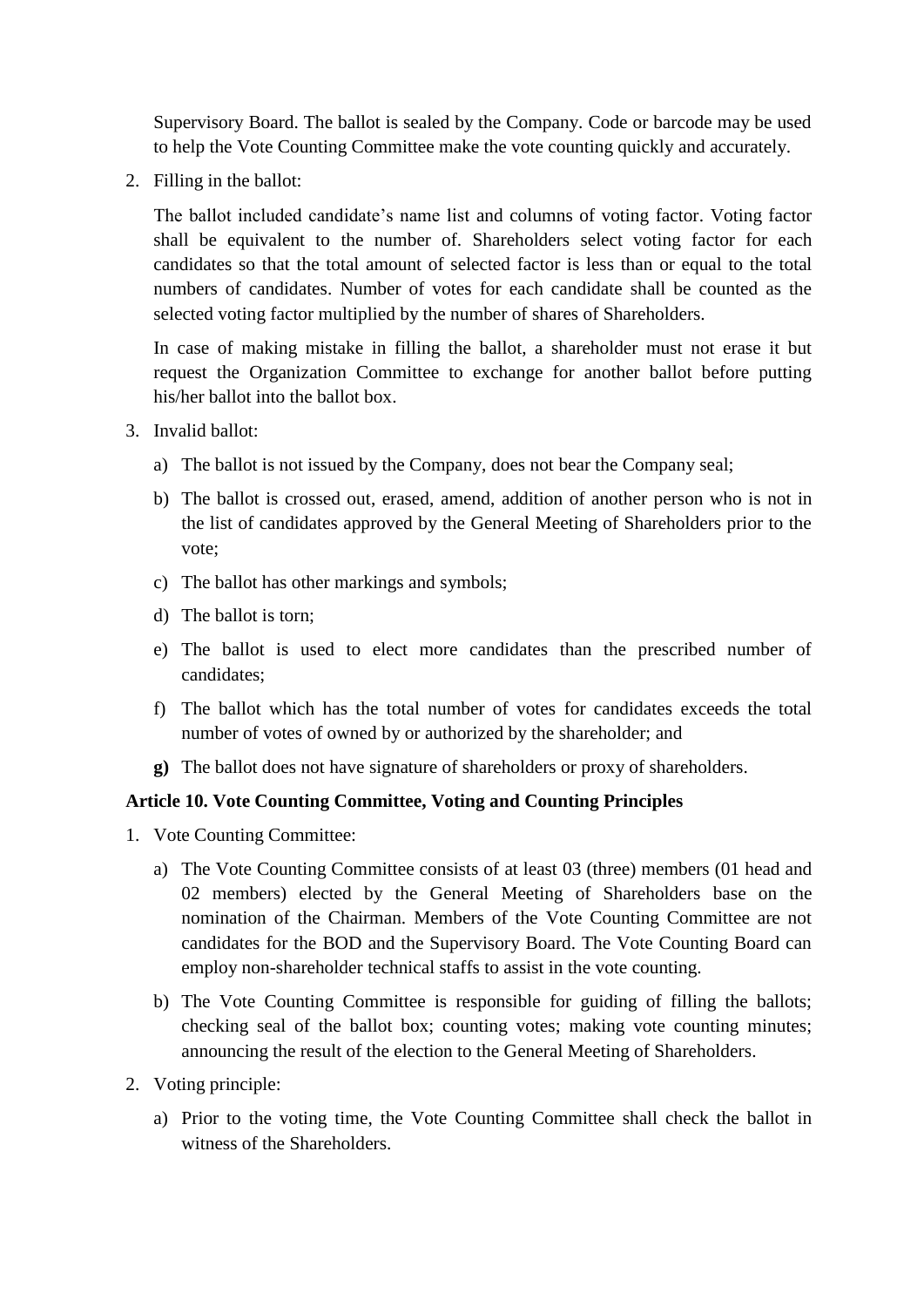- b) The voting shall begin when having the order of the Head of the Vote Counting Committee and will end when the last shareholder puts his/her vote into the ballot box or 30 minutes from beginning, whichever comes first. Shareholders/Proxies put their ballot into the ballot box. After the voting closed, the ballot box will be sealed by the Vote Counting Committee;
- c) The vote counting will be conducted right after the voting is closed.
- 3. Vote counting:
	- a) The Vote Counting Committee works in a separate room/area;
	- b) The Vote Counting Committee may use electronic technical means and technical specialists to assist in the vote counting;
	- c) Checking the validity of the ballots;
	- d) Checking each ballot and recording the result of vote counting;
	- e) Sealing all the ballots, handing over to the Chairman.
	- f) The Vote Counting Committee shall be responsible for the truthfulness, objectivity and accuracy of the results of vote counting.
- 4. Determination of elected Members of the BOD and the Supervisory Board:
	- a) Elected Members of the BOD or Supervisory Board shall be determined by the number of votes they receive in descending order, starting from the candidates that receive the most votes until the number of members is sufficient as regulated.
	- b) In case having from 02 (two) or more candidates reach the same quantity of votes for the last member elected to the BODand the Supervisory Board, it will be preferable to choose the owner of highest number of shares. In case candidates do not own shares or owning the same number of shares, there will be re-election from candidates with the same quantity of votes. Elected members are the candidates with the highest quantity of votes.
- 5. Make and announce the vote counting minutes:
	- a) After the vote counting, the Vote Counting Committee must prepare the vote counting minutes in which having the following contents:
		- Time and location of the vote counting;
		- Members of the Vote Counting Committee;
		- Total shareholders taking part in meetings;
		- Total shareholders taking part in voting;
		- Ratio of voting right of shareholders taking part in voting compared with voting right of shareholders taking part in meeting (according to method of cumulative vote);
		- Quantity of valid/invalid votes and ratio of valid/invalid votes;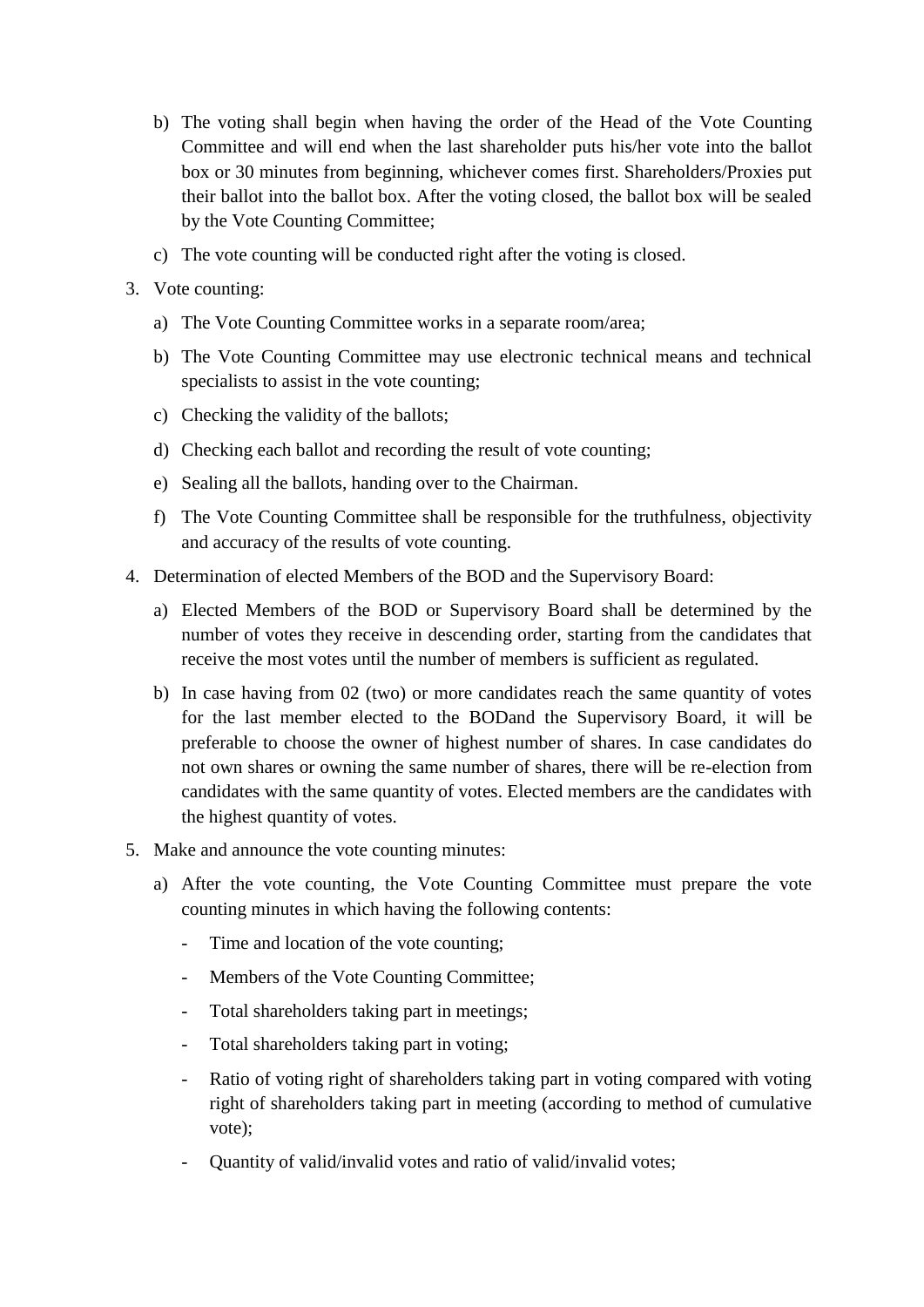- Quatity and ratio of votes for each candidate for the BODand the Supervisory Board;
- Signature of members of the Vote Counting Committee.
- b) The minutes of the vote counting must be announced to the General Meeting of **Shareholders**

## **Article 11. Complaint on election and vote counting**

- 1. In the case that there are shareholder's complaints or the election results must be reexamined after the announcement of the election results, the Supervisory Board shall directly re-examine the results. If any intentional error or fraud in the vote counting is detected, the Vote Counting Committee shall reimburse the expenses of the re-election.
- 2. Complaints on election and vote accounting will be resolved by the Chairman of meeting and written into Minutes of meeting.

## **Article 12. Implementation**

- 1. This Policy consists of 3 (three) chapters 12 (twelve) Articles and is approved by the General Meeting of Shareholders.
- 2. This Policy may be amended and supplemented base upon the proposal of the BOD and must be approved by the General Meeting of Shareholders.
- 3. This Policy shall take effect immediately after being approved by the General Meeting of Shareholders and applies to the election for the members of the BOD and members of the Supervisory Board of the Company.

# **ON BEHALF OF GENERAL MEETING OF SHAREHOLDERS CHAIRWOMAN**

## **NGUYEN THANH HA**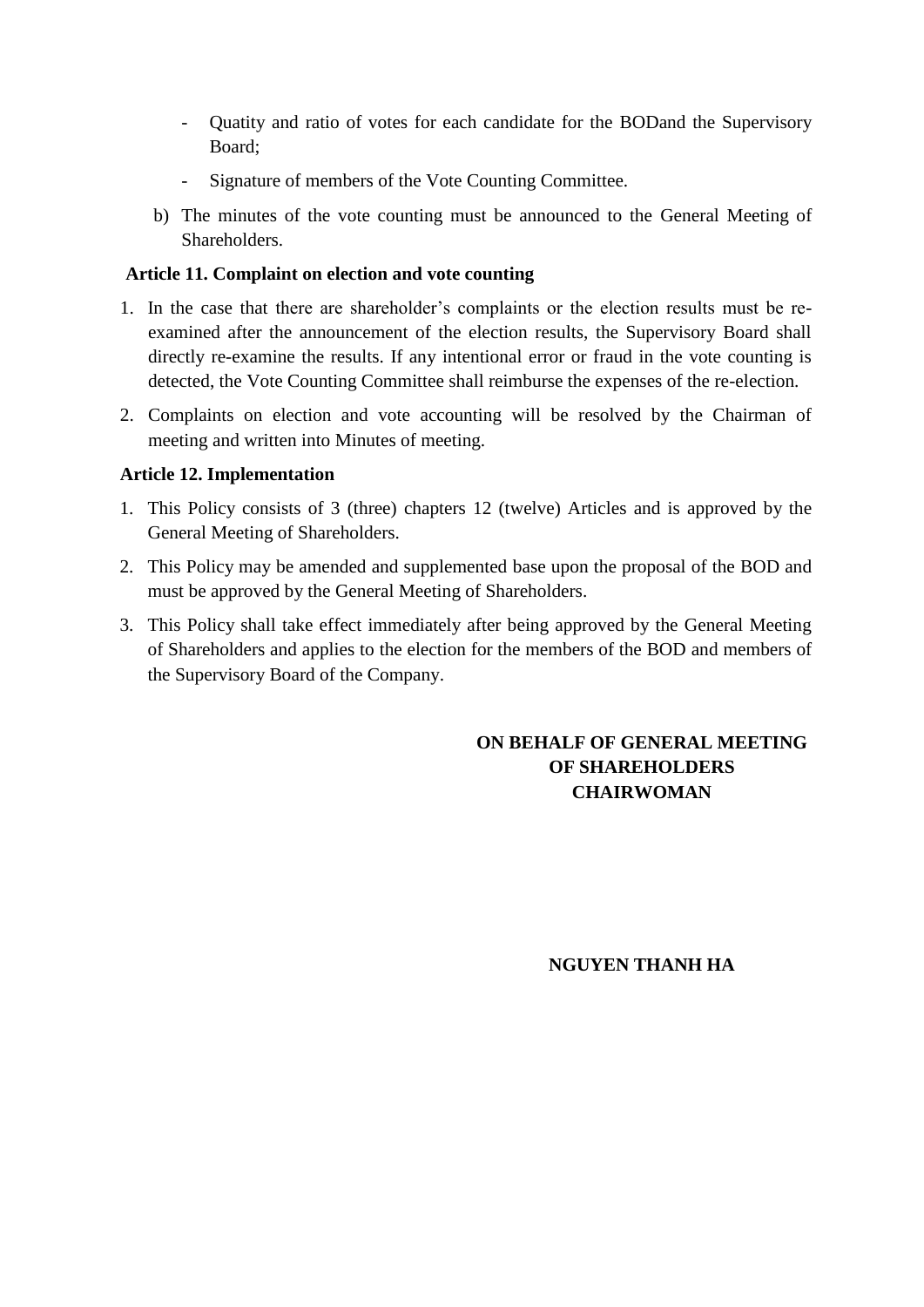### **Appendix I**

Forms attached to the Policy on the election for members of the BODand members of the Supervisory Board are listed as follows and enclosed with this Policy:

- 1. Nominating candidate for election to the BOD (Form 2-DCHDQT).
- 2. Nominating candidate for election to the Supervisory Board (Form 3-DCBKS).
- 3. Application for standing for election to the BOD (Form 4-UCHDQT).
- 4. Application for standing for election to the Supervisory Board (Form 5-UCBKS).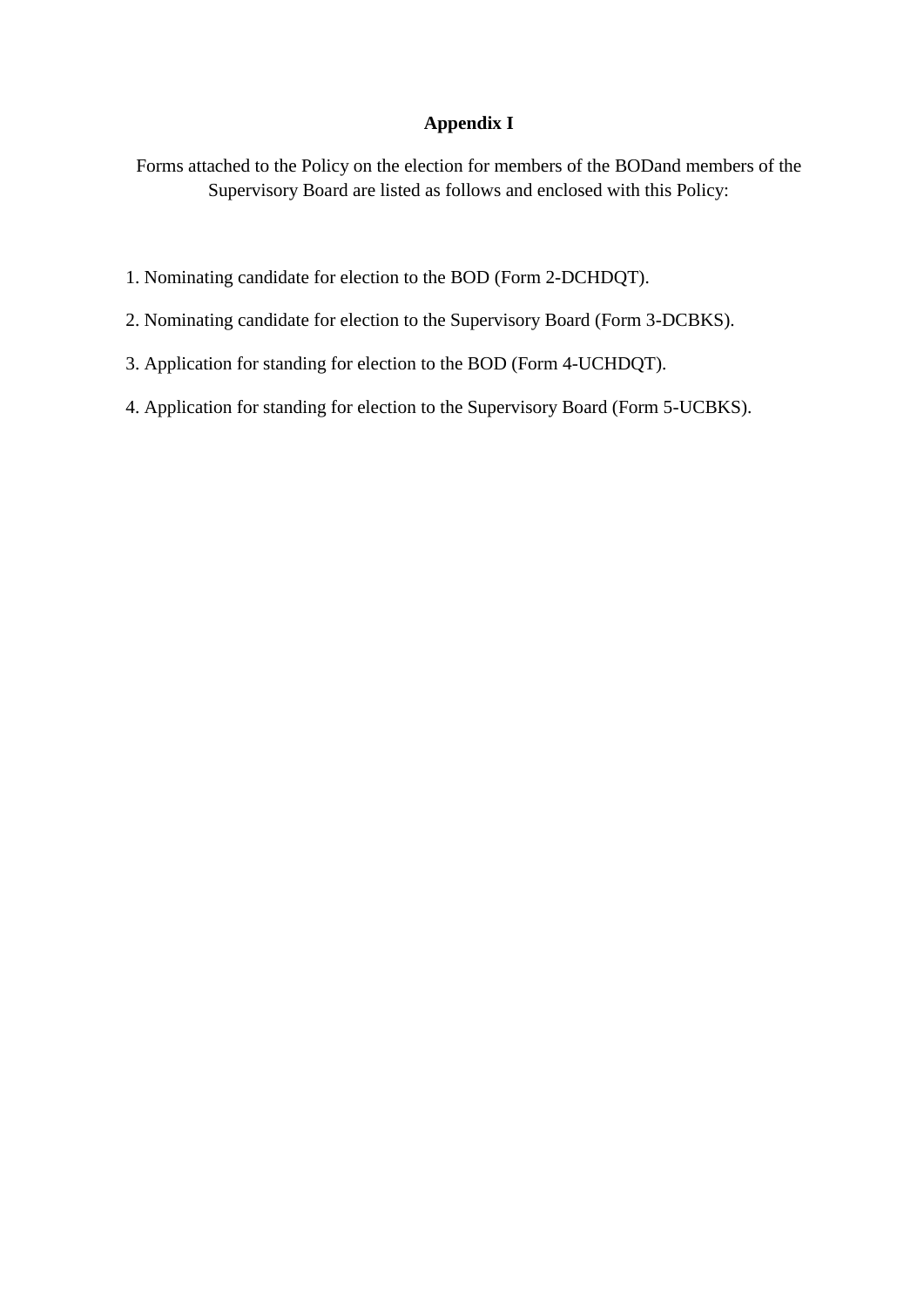# **Appendix II**

# **SOCIALIST REPUBLIC OF VIETNAM Independence – Freedom – Happiness CBEO**

# **CURRICULUM VITAE**

| 1/ Full name:         |                |                 |
|-----------------------|----------------|-----------------|
| 2/ Gender:            |                |                 |
| 3/ Date of Birth:     |                |                 |
| 4/ Place of Birth:    |                |                 |
| 5/ ID/Passport No:    | Date of issue: | Place of issue: |
| 6/ Nationality:       |                |                 |
| 7/ Ethnic:            |                |                 |
| 8/ Permanent Address: |                |                 |
| 9/ Mobile:            |                |                 |
| 10/ Email:            |                |                 |
| 11/ Experience Level: |                |                 |
| 12/ Working history:  |                |                 |
| $\boldsymbol{+}$      |                |                 |
| $^{+}$                |                |                 |
| $^{+}$                |                |                 |
| $^{+}$                |                |                 |
| $^{+}$                |                |                 |
| $^{+}$                |                |                 |
| $\boldsymbol{+}$      |                |                 |
| $\boldsymbol{+}$      |                |                 |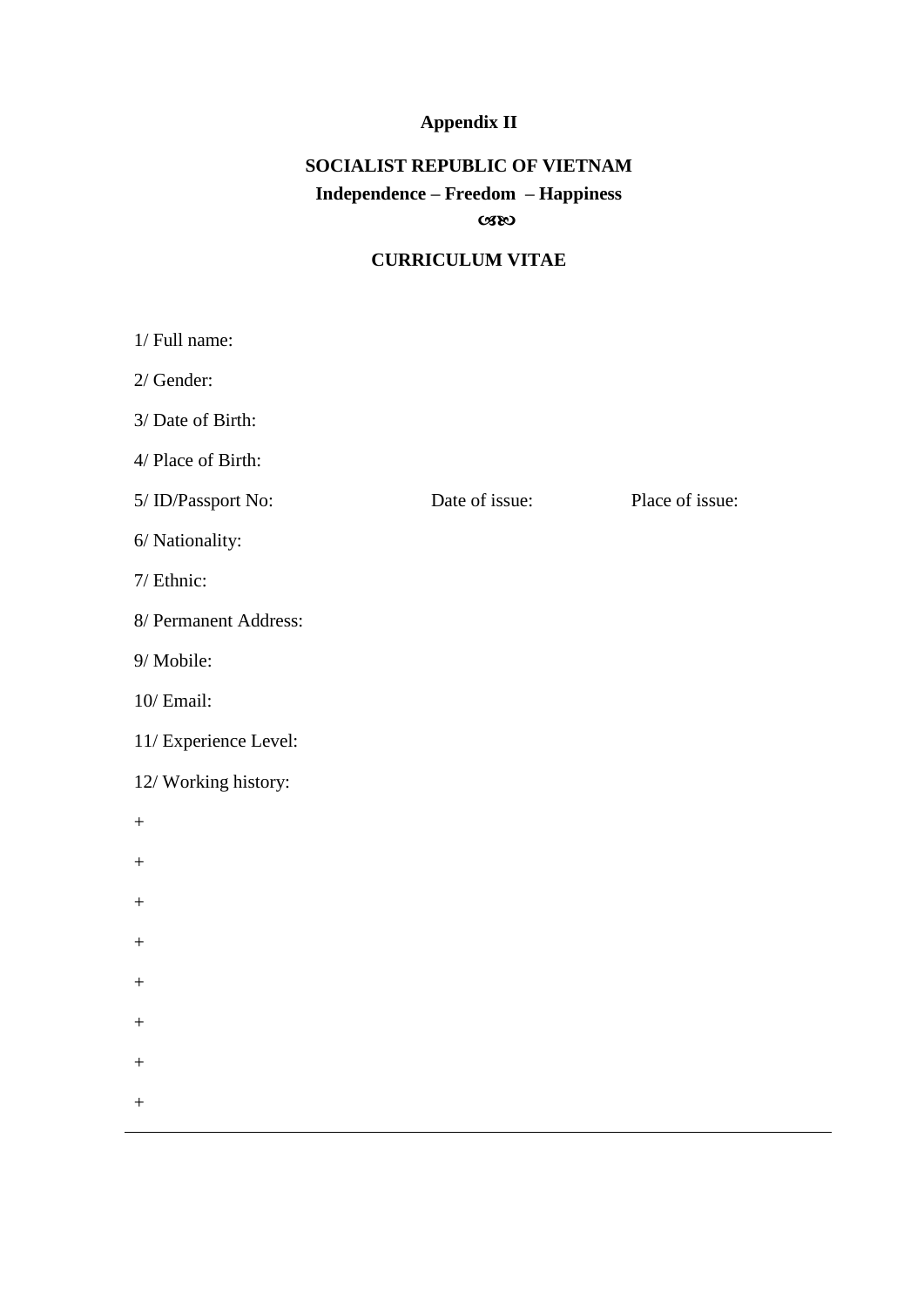| 13/ Current Position:                        | 13.1 Position in Organizations listed in the Stock |
|----------------------------------------------|----------------------------------------------------|
|                                              | Exchange(specify name and Securities code of       |
|                                              | organizations):                                    |
|                                              |                                                    |
|                                              |                                                    |
|                                              |                                                    |
|                                              |                                                    |
|                                              |                                                    |
|                                              |                                                    |
|                                              |                                                    |
|                                              |                                                    |
|                                              |                                                    |
|                                              |                                                    |
|                                              |                                                    |
|                                              |                                                    |
|                                              |                                                    |
|                                              |                                                    |
|                                              |                                                    |
|                                              |                                                    |
|                                              | 13.2 Position in other organizations (specify name |
|                                              | and Securities code of other organizations):       |
|                                              |                                                    |
|                                              |                                                    |
|                                              |                                                    |
|                                              |                                                    |
|                                              |                                                    |
|                                              |                                                    |
|                                              |                                                    |
|                                              |                                                    |
|                                              |                                                    |
|                                              |                                                    |
|                                              |                                                    |
| 14/ Number of shares held (up to 31          | shares, accounts for                               |
| March 2017), in which:                       | % of Charter Capital                               |
|                                              |                                                    |
| + Representative of the company's<br>shares: | shares, accounts for                               |
|                                              | % of Charter Capital                               |
|                                              |                                                    |
|                                              |                                                    |
| + Individual shareholders:                   | shares, accounts for                               |
|                                              | % of Charter Capital                               |